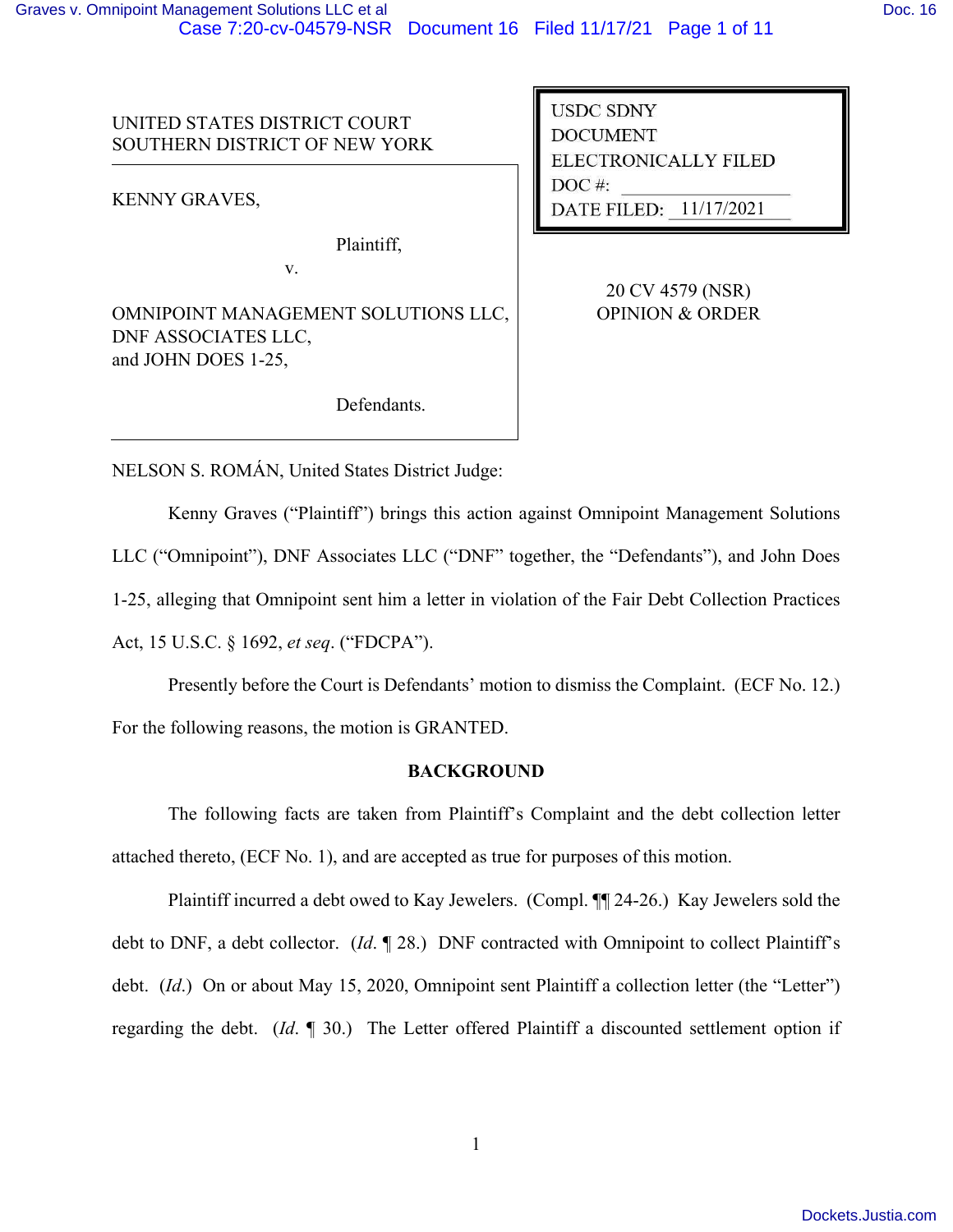#### Case 7:20-cv-04579-NSR Document 16 Filed 11/17/21 Page 2 of 11

payment was made by June 15, 2020, approximately 30 days after the Letter was sent. (*Id*. ¶ 31.)

Specifically, the Letter states:

[w]e have been authorized to resolve the outstanding balance for \$2,749.00. Upon clearance of funds your account will be updated as paid in full. This offer will expire on 6/15/2020 and we are not obligated to renew this offer. Please be advised that this settlement offer and the deadline for accepting it do not in any way affect your right to dispute this debt and request validation of the debt as set forth below. If you do not accept this settlement offer, you are not giving up any of your rights regarding the debt.

(*Id*. Ex. A.) The Letter also provides a phone number for Omnipoint's office. (*Id*.)

Plaintiff filed the instant action on June 15, 2020 alleging violations of the FDCPA. (*See*

*id*.) On December 3, 2020, Defendants filed a motion to dismiss the Complaint (ECF No. 12),

and Plaintiff filed a brief in opposition, (ECF No. 14.)

## **LEGAL STANDARD**

Under Federal Rule of Civil Procedure 12(b)(6), dismissal is proper unless the complaint "contain[s] sufficient factual matter, accepted as true, to 'state a claim to relief that is plausible on its face.'" *Ashcroft v. Iqbal*, 556 U.S. 662, 678 (2009) (quoting *Bell Atl. Corp. v. Twombly*, 550 U.S. 544, 570 (2007)). When there are well-pled factual allegations in the complaint, "a court should assume their veracity and then determine whether they plausibly give rise to an entitlement to relief." *Id*. at 679.

While the Court must take all material factual allegations as true and draw reasonable inferences in the non-moving party's favor, the Court is "not bound to accept as true a legal conclusion couched as a factual allegation," or to credit "mere conclusory statements" or "[t]hreadbare recitals of the elements of a cause of action." *Iqbal*, 556 U.S. at 662, 678 (quoting *Twombly*, 550 U.S. at 555). The critical inquiry is whether the plaintiff has pled sufficient facts to nudge the claims "across the line from conceivable to plausible." *Twombly*, 550 U.S. at 570. A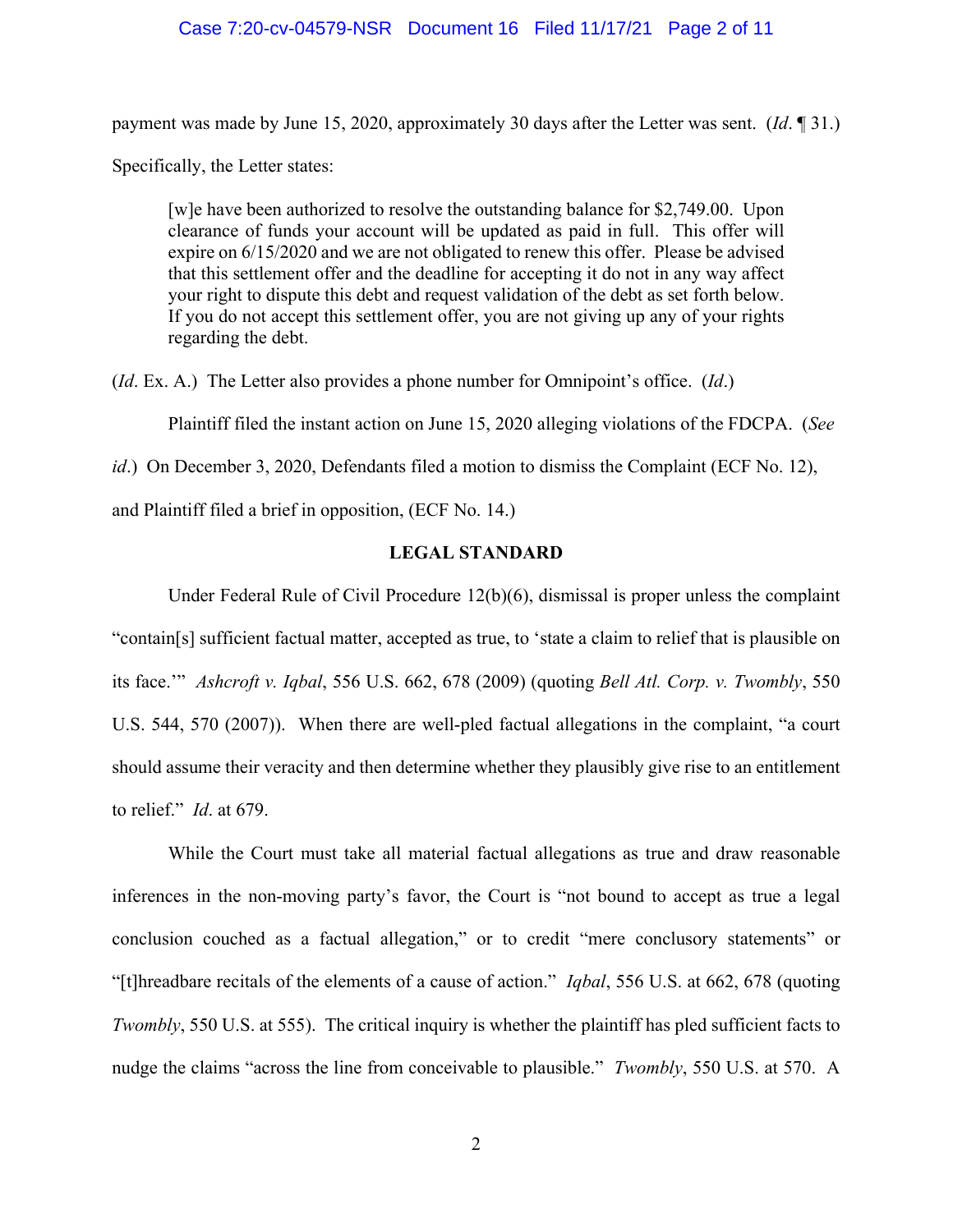#### Case 7:20-cv-04579-NSR Document 16 Filed 11/17/21 Page 3 of 11

motion to dismiss will be denied where the allegations "allow[] the court to draw the reasonable inference that the defendant is liable for the misconduct alleged." *Iqbal*, 556 U.S. at 678.

#### **DISCUSSION**

In his Complaint, Plaintiff alleges that the Defendants violated sections 1692e, 1692f, and 1692g of the FDCPA. The purpose of the FDCPA is to "eliminate abusive debt collection practices by debt collectors, to insure that those debt collectors who refrain from using abusive debt collection practices are not competitively disadvantaged, and to promote consistent State action to protect consumers against debt collection abuses." 15 U.S.C. § 1692(e). To achieve this, the FDCPA imposes, "among other things, certain notice and timing requirements on efforts by 'debt collectors' to recover outstanding obligations." *Goldstein v. Hutton, Ingram, Yuzek, Gainen, Carroll & Bertolotti*, 374 F.3d 56, 58 (2d Cir. 2004). Pursuant to Section 1692k of the FDCPA, "any debt collector who fails to comply with any provision of [the FDCPA] with respect to any person is liable to such person . . . ." 15 U.S.C. § 1692k.

To state a claim under the FDCPA, a plaintiff must demonstrate that: (1) the plaintiff is a person who was the object of efforts to collect a consumer debt; (2) the defendant is a debt collector as defined in the statute; and (3) the defendant has engaged in an act or omission in violation of the FDCPA. *Cohen v. Ditech Fin. LLC*, 15-CV-6828, 2017 WL 1134723, at \*3 (E.D.N.Y. Mar. 24, 2017). In evaluating potential violations of the FDCPA, courts must apply an objective standard based on whether the "least sophisticated consumer" would be deceived by the collection practice. *Clomon v. Jackson*, 988 F.2d 1314, 1318 (2d Cir. 1993). The basic purpose of the "least sophisticated consumer" standard is to "protect<sup>[]</sup> all consumers, the gullible as well as the shrewd." *Id*.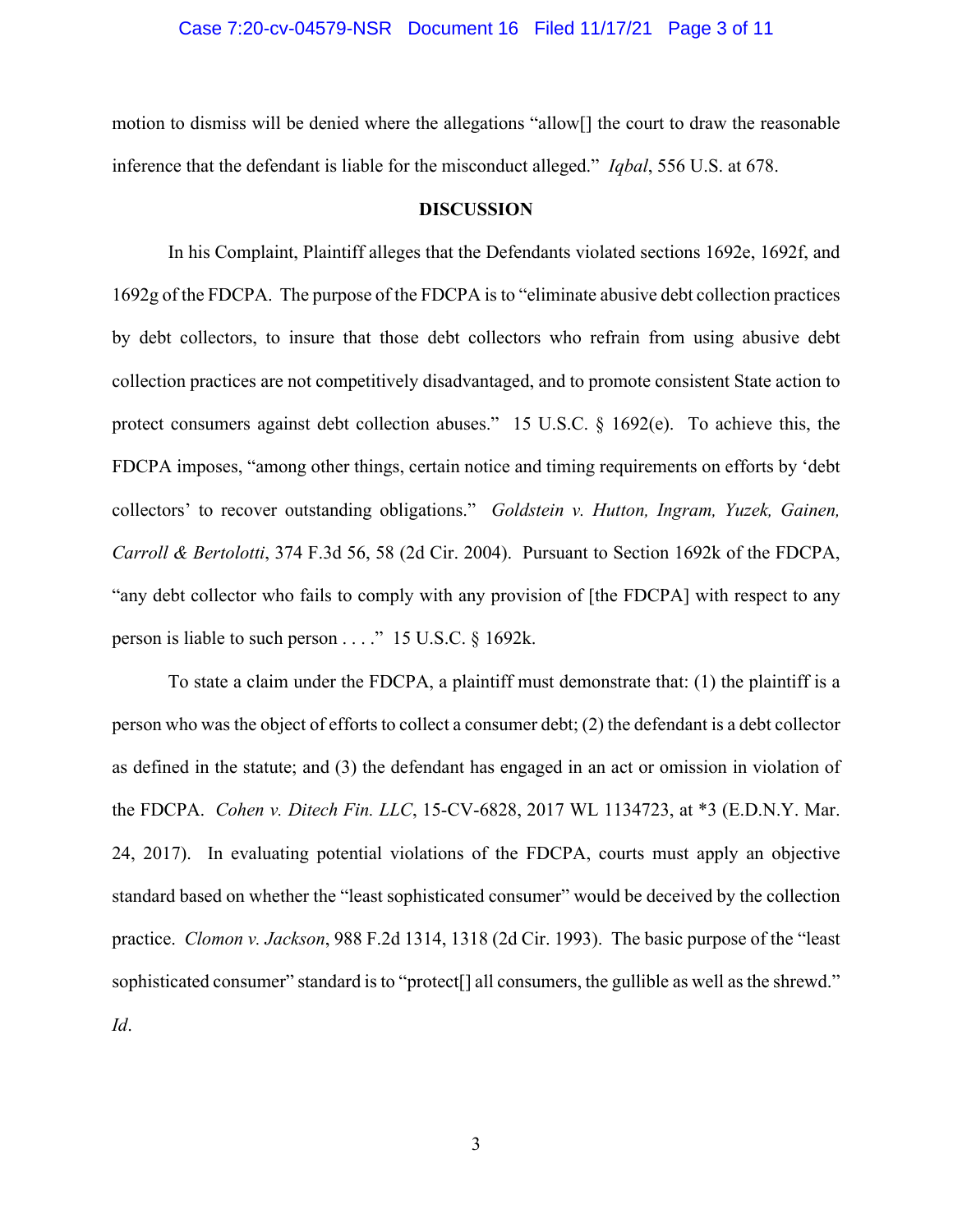### Case 7:20-cv-04579-NSR Document 16 Filed 11/17/21 Page 4 of 11

Defendants contend that Plaintiff fails to plausibly allege the final element as (i) "the FDCPA was not passed to overburden debt collectors to cater to bizarre or idiosyncratic interpretations," (ii) the Letter does not overshadow Plaintiff's rights under Section 1692g, and (iii) the Letter does not violate Sections 1692e or 1692f. (Defendants Omnipoint Management Solutions LLC's and DNF Associates LLC's Memorandum of Law in Support of their Motion to Dismiss ("Defs.' Mem.") ECF No. 13 at 3-9.) The Court will address each of Plaintiff's causes of action separately below.

#### **I. Section 1692g**

Section 1692g requires a debt collector to provide debtors with written notice of their validation rights. 15 U.S.C. § 1692g. However, the obligation is not simply to convey the validation rights, but rather to convey them clearly. *Jacobson v. Healthcare Fin. Servs.,* 516 F.3d 85, 90 (2d Cir. 2008) (citing *Russell v. Equifax A.R.S*., 74 F.3d 30, 35 (2d Cir.1996)). A debt collection notice that overshadows or contradicts the validation notice violates Section 1692g. *Savino v. Computer Credit,* 164 F.3d 81, 85 (2d Cir. 1998). A debt collection letter is considered overshadowing or contradictory "if it would make the least sophisticated consumer uncertain as to her rights." *Russell*, 74 F.3d at 35. A complaint alleging a violation of Section 1692g for being overshadowing or contradictory "may survive a motion to dismiss if (1) the plaintiff pleads a contradiction between the demand language and the validation language and (2) it is possible that the plaintiff could prove that the contradiction would mislead the least sophisticated consumer into disregarding his or her rights under the validation notice." *Harrison v. NBD, Inc*., 968 F. Supp. 837, 846 (E.D.N.Y. 1997).

Here, Plaintiff alleges the Letter violated the statute "by unfairly offering a settlement plan to Plaintiff which was available for only approximately thirty (30) days during the thirty day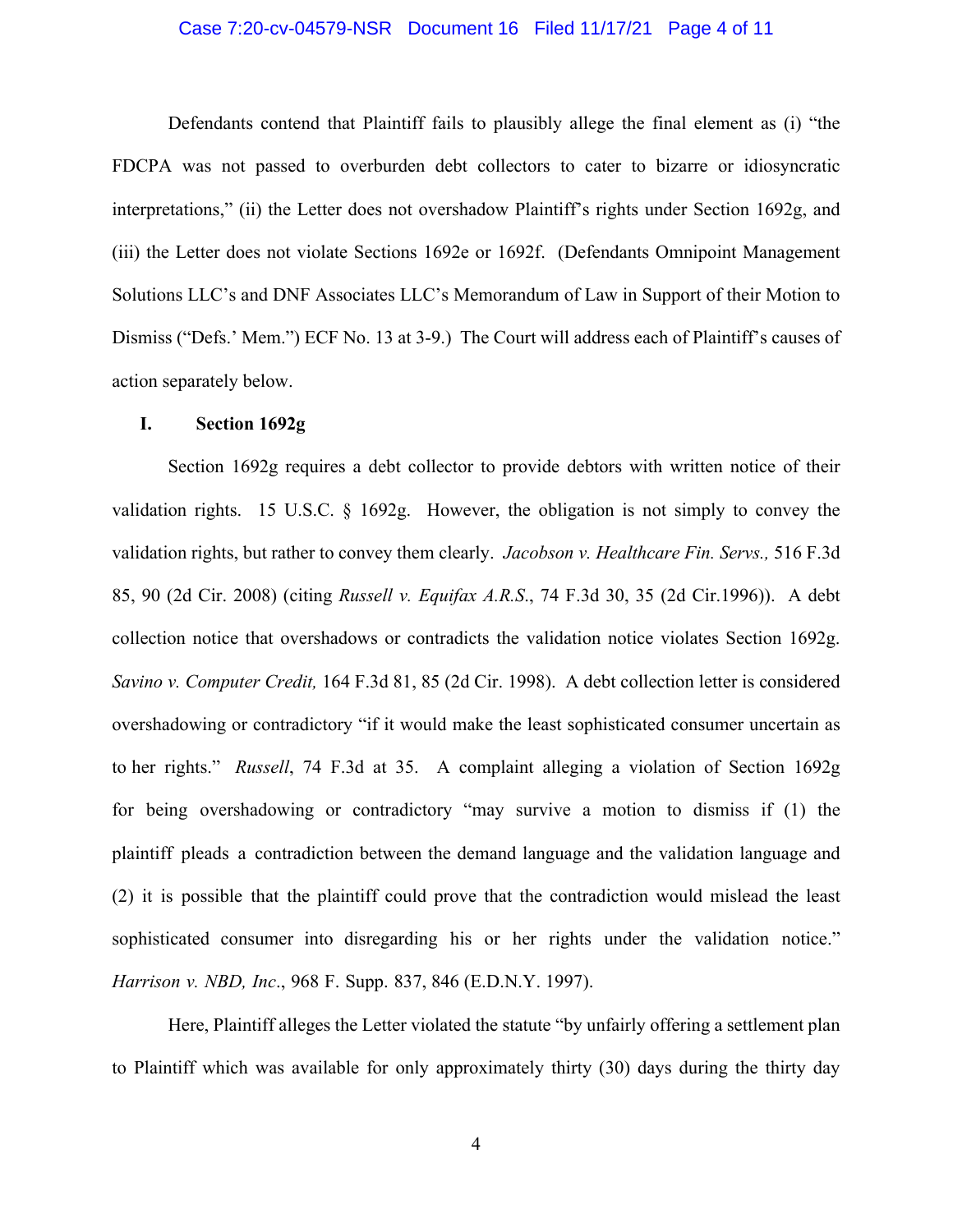#### Case 7:20-cv-04579-NSR Document 16 Filed 11/17/21 Page 5 of 11

validation and dispute period provided by the FDCPA," and "[t]he settlement offer which required the consumer to accept approximateky [sic] when the 30 day dispute period expired overshadowed Plaintiff's right to dispute the debt during the entire 30 day window." (Compl. ¶ 52-53.)

As Defendants aver, (Defs.' Mem. at 4-7), courts within this Circuit have consistently held that offers to settle a debt do not violate Section 1692g. *See Santora v. Capio Partners, LLC*, 409 F. Supp. 3d 106, 109 (E.D.N.Y. 2017) ("Courts in this district have repeatedly held that a settlement offer contained in a debt collector's initial communication with a debtor does not, by itself, overshadow or contradict a validation notice in the same communication."); *Soffer v. Nationwide Recovery Sys., Inc*., No. 06-CV-435 (SLT)(CLP), 2007 WL 1175073, at \*4 (E.D.N.Y. Apr. 19, 2007) ("No less than three courts in this Circuit . . . [have held] as a matter of law, that a settlement offer contained in a debt collector's initial communication with a debtor does not overshadow or contradict a validation notice contained in that same communication."); *Omogbeme v. Risk Mgmt. Alternatives, Inc*., No. 01 CV 7293(SJ), 2003 WL 21909773, at \*3 (E.D.N.Y. Aug. 4, 2003) (holding a letter that contained a settlement offer and the required validation notice on the back could not be "construed by this Court, even if viewed through the 'least sophisticated consumer' lens required by Second Circuit caselaw, to be a demand of payment"). This is true even where the validation offer expires before the required Section 1692g thirty day validation period. *See, e.g., Harrison*, 968 F. Supp. at 840 ("The fact that the discount offer expires before the thirty day validation period does not provide evidence of overshadowing. If a debtor chooses to reject the discount offer, at worst, she or he would be liable for the original amount of the debt.").

Most relevant is *Santora*, which involved a debt collection letter that offered a fifteen-day settlement offer and the language "[t]his settlement offer and the deadline for accepting it do not in any way affect your right to dispute this debt and request validation of this debt during the 30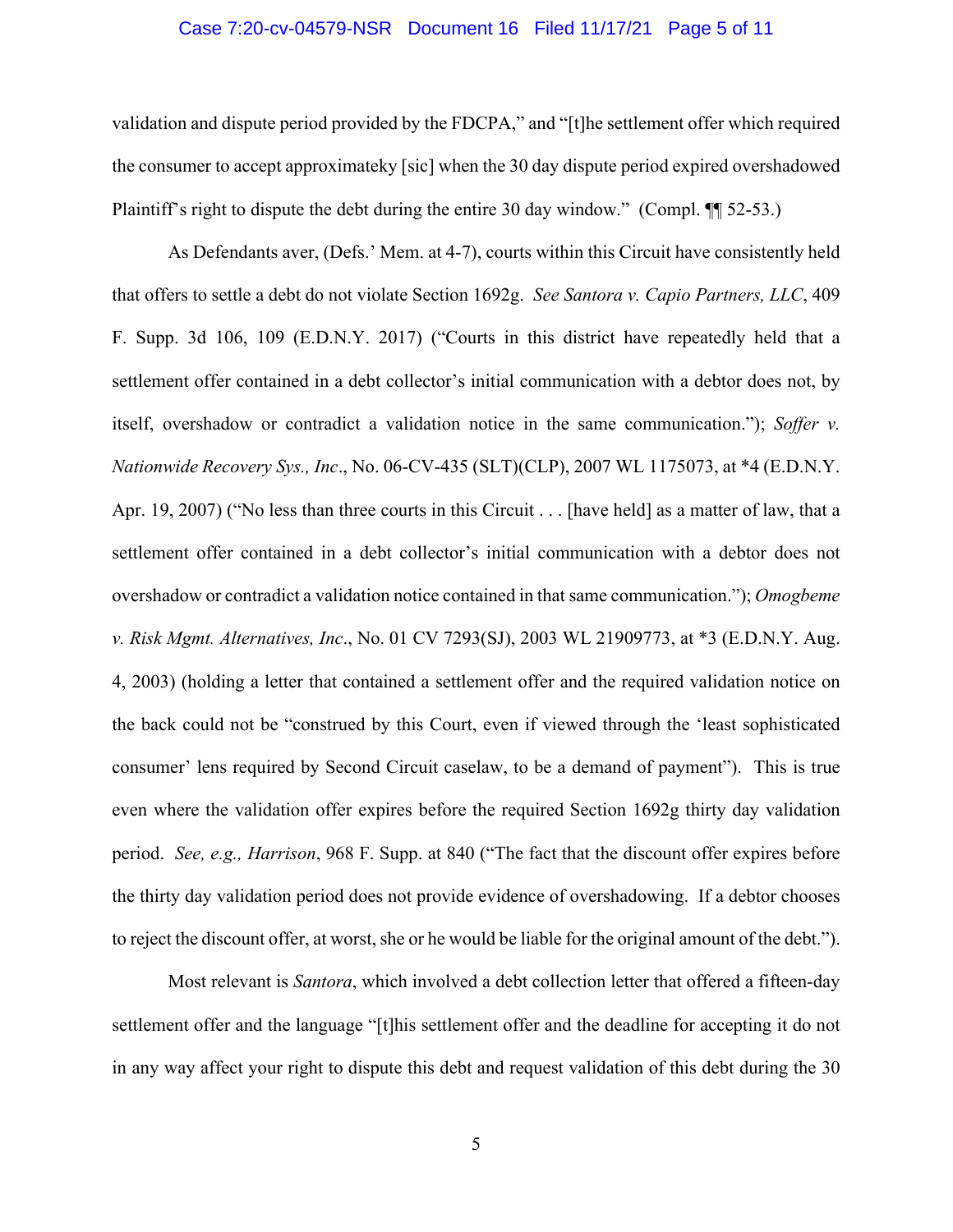#### Case 7:20-cv-04579-NSR Document 16 Filed 11/17/21 Page 6 of 11

days following your receipt of this letter," and "[i]f you do not accept this settlement offer, you are not giving up any of your rights regarding this debt." 409 F. Supp. 3d at 107–08. The plaintiff argued this offer was deceptive and overshadowed the validation notice contained on the back of the letter. *Id*. The court acknowledged that relevant precedent allows a settlement offer to be contained in a debt collection letter that also contains a validation notice. *Id*. at 109. After a review of the full text of the letter, the Court held that "the least sophisticated consumer would not read the settlement offer and validation language so carelessly or idiosyncratically as to be misled into disregarding her validation rights . . . Plaintiff was fully informed of her validation rights, and nothing on the face of the letter should be deemed contradictory or misleading." *Id*.

Similarly, here, Plaintiff received the Letter which contained a thirty day settlement offer, the Section 1692g notice, and language informing him that the offer did not affect his right to dispute the debt or the notice. Nothing within this Letter could be considered, even to the least sophisticated consumer, overshadowing or contradictory.

Plaintiff attempts to distinguish this case and others by arguing they (i) "assume the existence of a valid debt," (ii) "divorce the cause-and-effect created by the presence of the settlement language," and (iii) "reason that a finding in favor of plaintiffs would create a *per se* bar against settlement offers during the 30-day validation period, and have warned that this would have a chilling effect on debt collectors who would, it is theorized, be reluctant to make such offers in the future." (Plaintiff's Memorandum of Law in Support of its Opposition to Defendants Omnipoint Management Solutions, LLC and DNF [Associates] LLC's Motion to Dismiss Under Fed. R. Civ. P. 12(b)(6) ("Pl.'s Opp.") ECF No.14 at 15-17.) This Court does not find these arguments to be persuasive.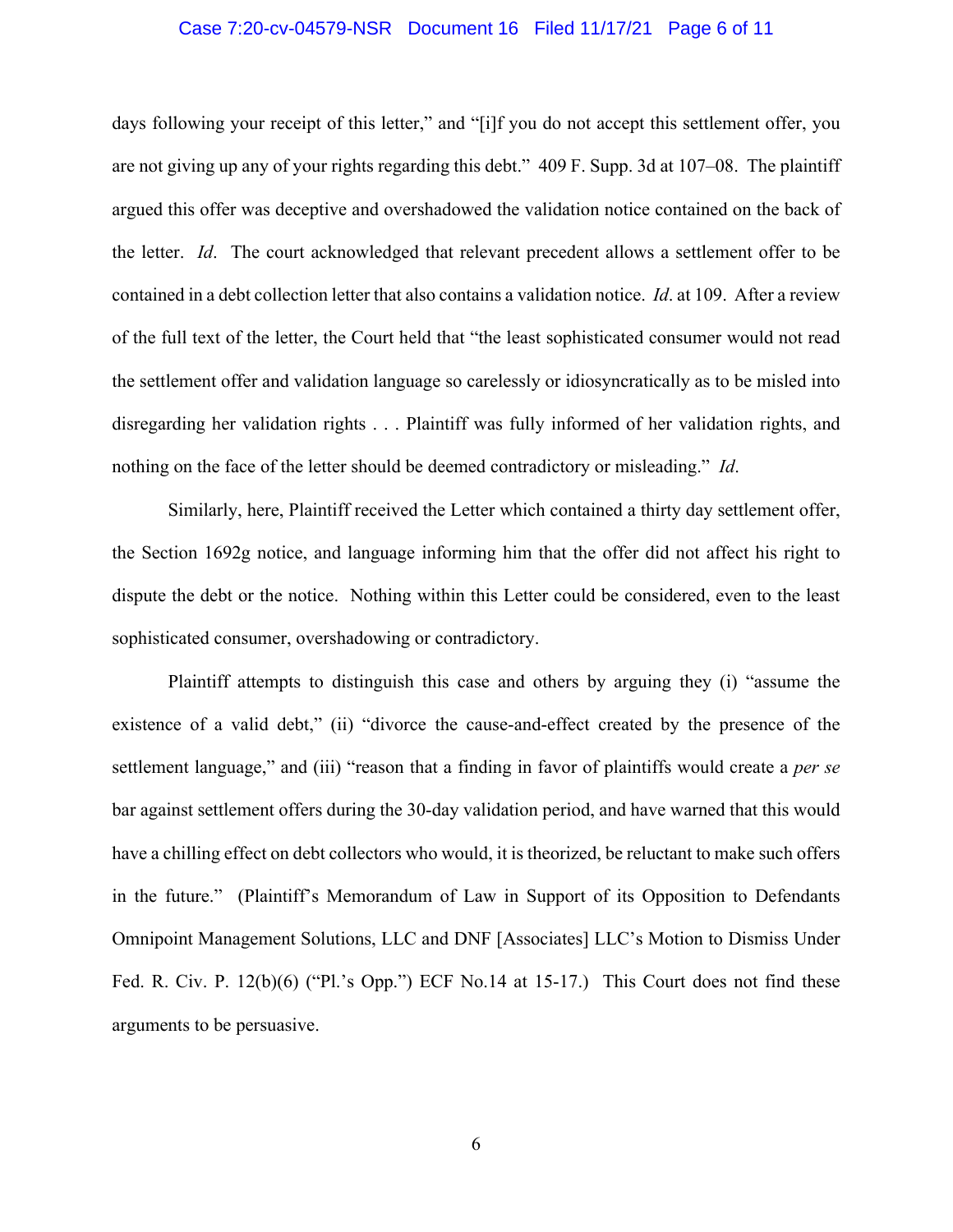### Case 7:20-cv-04579-NSR Document 16 Filed 11/17/21 Page 7 of 11

First, the cited cases do not assume the debt is valid. In fact, they all discuss debt collection letters that contain the required validation notice, which provides consumers with the required 30 days to dispute the validity of the debt. *See Santora*, 409 F. Supp. 3d at 108 (discussing letter that contained language stating "[t]his settlement offer and the deadline for accepting it do not in any way affect your right to dispute this debt and request validation of this debt during the 30 days following your receipt of this letter as described on the reverse side"); *Soffer*, 2007 WL 1175073, at \*1 ("Unless you notify this office within thirty days after receiving this notice that you dispute the validity of this debt or any portion thereof, this office will assume this debt is valid."); *Omogbeme*, 2003 WL 21909773, at \*1 n.2 ("Unless you notify this office within 30 days after receiving this notice that you dispute the validity of the debt or any portion thereof, this office will assume this debt is valid."); *Harrison*, 968 F. Supp. at 846 ("Unless you notify this office within 30 days after receiving this Notice that you dispute the validity of the debt or a portion thereof, this office will assume this debt is valid.").

Plaintiff specifically takes issue with the language in *Harrison* that states "[i]f a debtor chooses to reject the discount offer, at worst, she or he would be liable for the original amount of the debt." 968 F. Supp. at 848. However, this does not show the court making a "fatal defect in reasoning," as Plaintiff argues, instead the court was demonstrating that the consumer faces payment of his or her original debt "*at worst*." *Id*. Here, the explicit text of the validation notice contained in the Letter provides Plaintiff with these same thirty days, and states that it is only after these thirty days that Omnipoint will consider the debt valid. (*Id*. Ex. A.) Nothing in the Letter plausibly contradicts this.

Second, Plaintiff cites *Gervais v. Riddle & Associates, P.C.*, 479 F. Supp. 2d 270, 278–79 (D. Conn. 2007), arguing that the court in this case (i) considered the validation notice and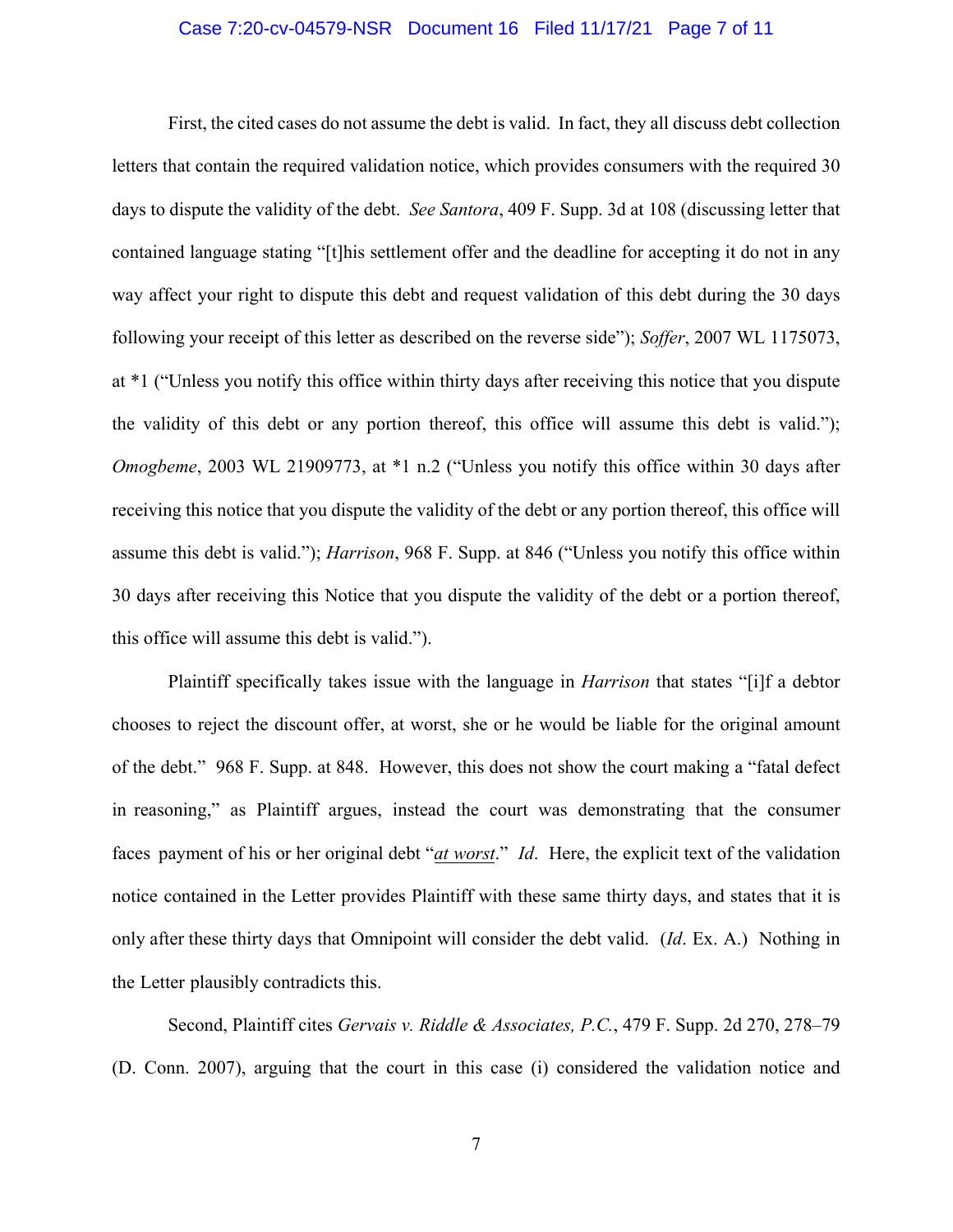### Case 7:20-cv-04579-NSR Document 16 Filed 11/17/21 Page 8 of 11

settlement offer separately and (ii) reasoned that a finding in the plaintiff's favor would create a bar against settlement offers in the 30-day validation period. (Pl.'s Opp. at 17.) However, the *Gervais* Court did consider both provisions together, holding that they were "distinguishable" and therefore the settlement did not overshadow or contradict the notice. 479 F. Supp. 2d at 278. Further, if the least sophisticated consumer is provided both a settlement offer and the validation notice, he or she is presented with several choices, not a "stark choice" that would cause him or her to "overlook [the] validation rights." (Pl.'s Opp. at 17.) Instead, the consumer very clearly has at least two options, either to pay the settlement, or challenge the debt by contacting the debt collector. These choices do not violate Section 1692g of the FDCPA. Additionally, a finding that providing a settlement offer with the validation notice violates the FDCPA would dissuade debt collectors from providing discounted settlements, which would be against the consumer's interests. While settlement offers are often made multiple times, nothing within the statute bars the first offer being made with the required notice.

Plaintiff also avers that "courts have routinely held that letters making payment demands within the 30-day debt validation period overshadow the validation notice." (Pl.'s Opp. at 9.) However, the cases Plaintiff cites to are either from outside the Second Circuit or discuss debt collection letters that contain a demand for action and threat of negative consequences. *See, e.g., Savino v. Comput. Credit*, 164 F.3d 81, 84; 86 (2d Cir. 1998) (holding a debt collection letter that stated "[t]he hospital insists on immediate payment or a valid reason for your failure to make payment" with the validation notice on the back violated Section 1692g due to "its decision to ask for immediate payment without also explaining that its demand did not override the consumer's rights under Section 1962g to seek validation of the debt"). Here, there is no "demand for action" or "threat of negative consequence" within the Letter. Instead, Plaintiff was provided with an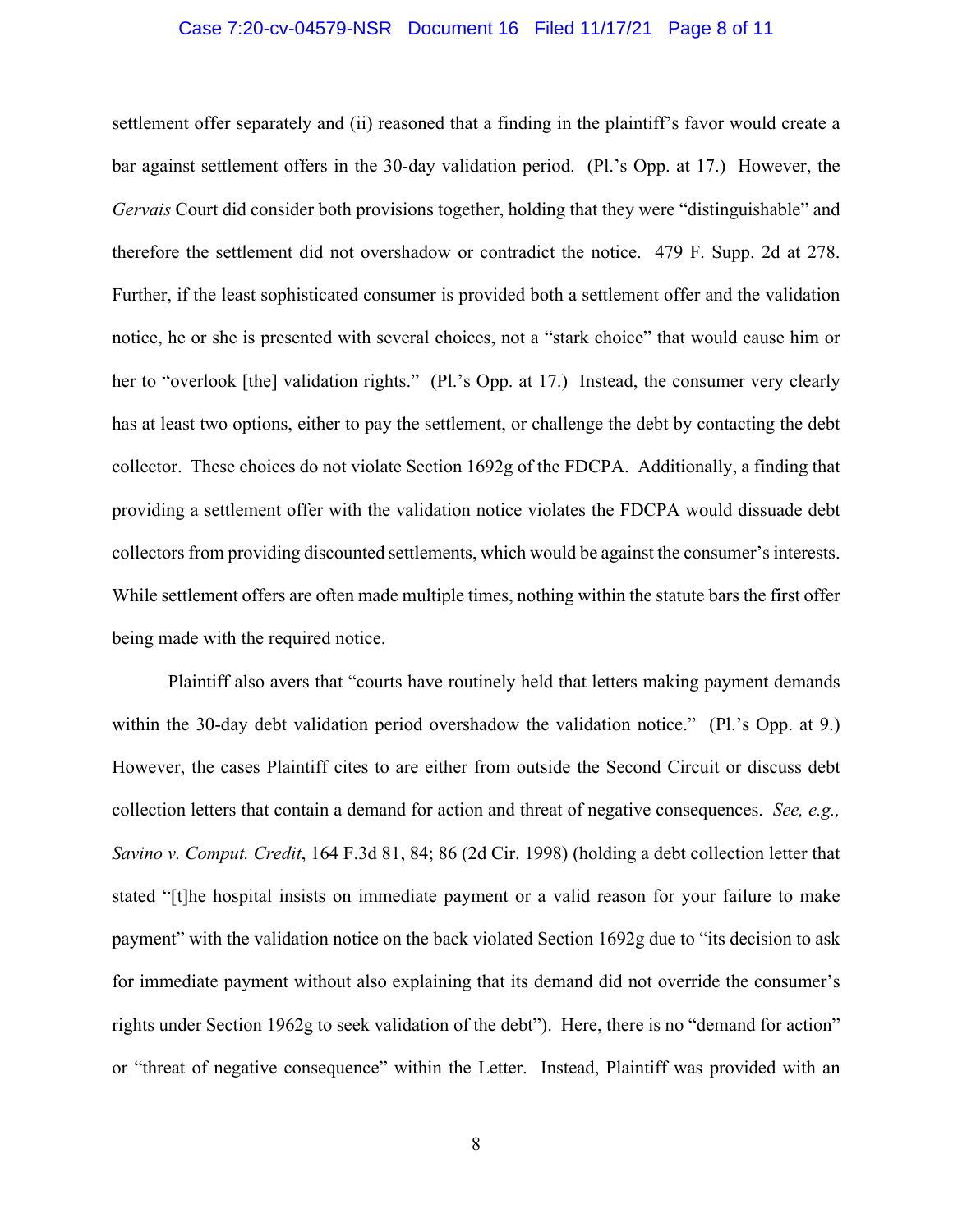#### Case 7:20-cv-04579-NSR Document 16 Filed 11/17/21 Page 9 of 11

additional option, to settle his alleged debt, and the Letter clarified that the settlement offer did not affect his rights under the FDCPA.

Therefore, Plaintiff's third cause of action pursuant to Section 1629g is dismissed.

#### **II. Sections 1692e and 1692f**

Plaintiff also brings causes of action under Section 1692e and 1692f of the FDCPA. Section 1692e, entitled "[f]alse or misleading representations," prohibits a debt collector from the use of any "false, deceptive, or misleading representation or means in connection with the collection of any debt." 115 U.S.C. § 1692e. Section 1692e specifies certain categories of conduct that are prohibited, including "[t]he use of any false representation or deceptive means to collect or attempt to collect any debt or to obtain information concerning a consumer." *Id*. § 1692e(10). Applying the "least sophisticated consumer" standard, a collection notice can be deceptive if it is "open to more than one reasonable interpretation, at least one of which is inaccurate." *Easterling v. Collecto, Inc*., 692 F.3d 229, 233 (2d Cir. 2012) (quoting *Clomon*, 988 F.2d at 1319). "[N]ot every technically false representation by a debt collector amounts to a violation of the FDCPA." *Cohen v. Rosicki, Rosicki & Assocs., P.C*., 897 F.3d 75, 85 (2d Cir. 2018). For the alleged false representation to violate the FDCPA, the statement must be material such that it would "frustrate a consumer's ability to intelligently choose his or her response." *Id.* at 87 (citing *Donohue v. Quick Collect, Inc*., 592 F.3d 1027, 1034 (9th Cir. 2010)).

Section 1692f prohibits a debt collector from using "unfair or unconscionable means to collect or attempt any debt," and lists specific conduct that would fall under the provision. 115 U.S.C. § 1692f. "Unconscionable" means "shockingly unjust or unfair" or "affronting the sense of justice, decency, or reasonableness." *Gallego v. Northland Group, Inc*., 814 F.3d 123, 127–28 (2d Cir. 2016).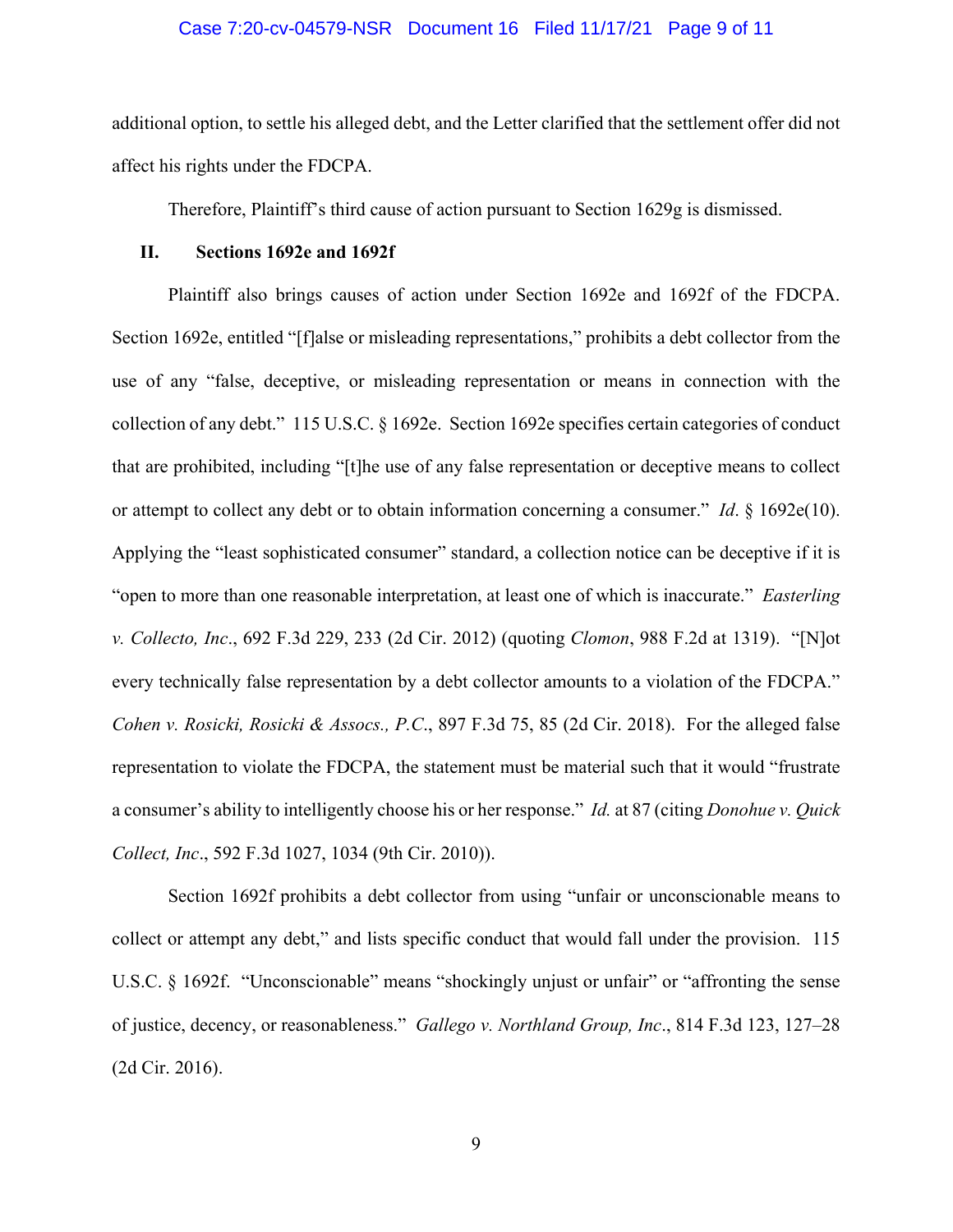### Case 7:20-cv-04579-NSR Document 16 Filed 11/17/21 Page 10 of 11

Here, Plaintiff is alleging that the Letter violated Sections 1692e and 1692f "for the same reasons" as his Section 1692g claim. (Pl.'s Opp. at 12.) Specifically, he is alleging Defendants violated Section 1692e by "[m]aking a false and misleading representation in violation of §1692e(10)," by "misleadingly induc[ing Plaintiff] to overlook his statutory validation rights and pay off the settlement of the debt," (Compl. ¶ 42; Pl.'s Opp. at 12), and Section 1692f by "unfairly offering a settlement plan to Plaintiff which was only available for a period of time which was approximately the thirty day validation and dispute period provided to consumers under the FDCPA," (Compl. ¶ 47.) Defendants aver that the Letter complies with Section 1692e and 1692f as courts have declined to interpret the FDCPA to limit settlement offers simultaneously made with the required validation notice under Section 1692g, and Plaintiff's Complaint fails to provide any facts or conduct separate from his Section 1692g claim. (Defs.' Mem. at 7-9.)

"The standard for determining a violation of  $\S 1692e(10)$  is essentially the same as that for § 1692g." *Foti v. NCO Fin. Sys*., 424 F. Supp. 2d 643, 667 (S.D.N.Y. 2006) (citing *Russell*, 74 F.3d at 35). Further, a claim under Section 1692f must be based on "misconduct beyond that which Plaintiff[] assert[s] violate other provisions of the FDCPA." *Id*. Therefore, for substantially the same reasons as outlined above, the Court holds that the Letter does not plausibly contain false or misleading representations within the meaning of the FDCPA, nor does it contain unfair or unconscionable means to collect the debt. Plaintiff's first two causes of action are also dismissed.